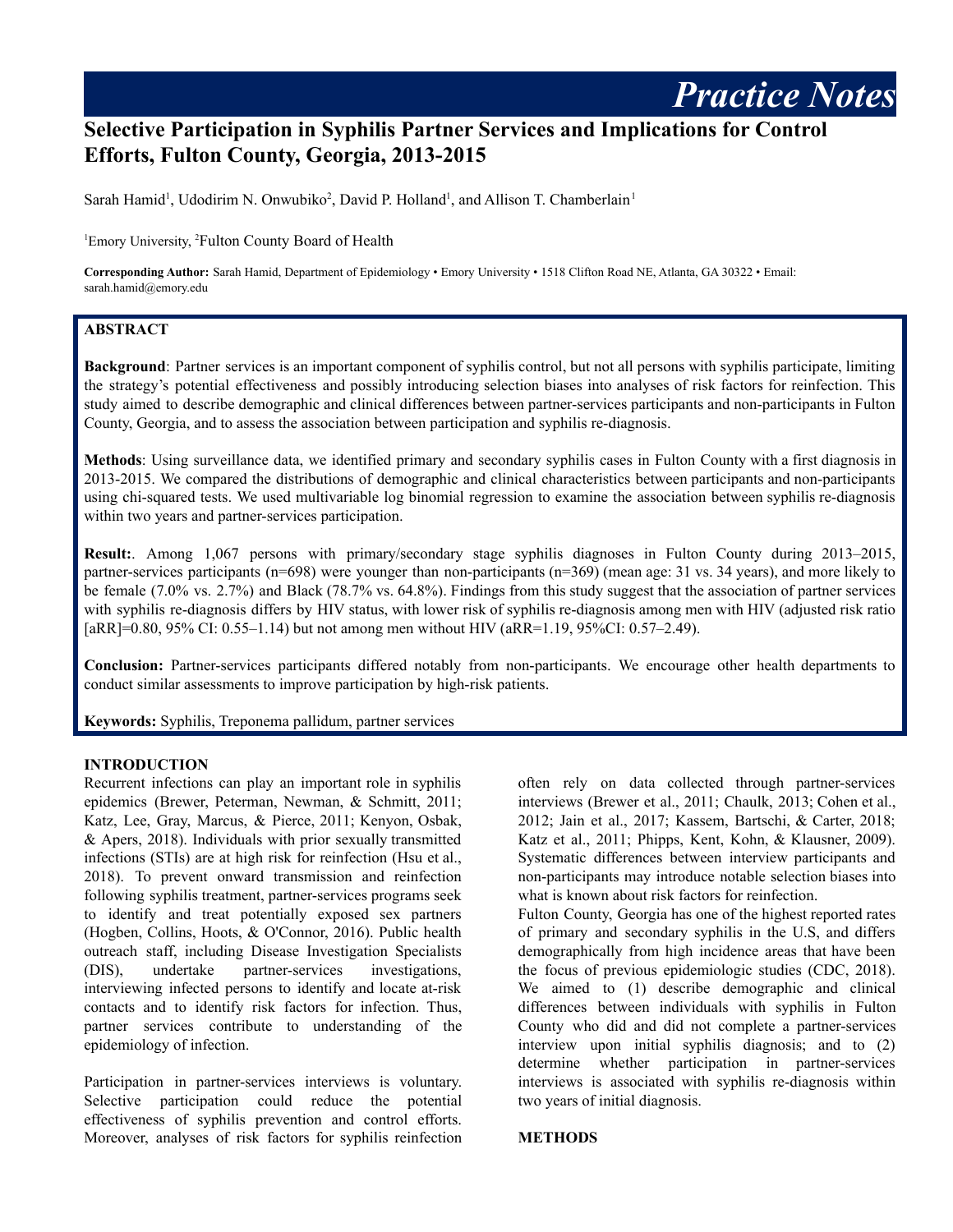We used the State Electronic Notifiable Disease Surveillance System (SENDSS) to identify reported cases of primary or secondary stage syphilis in Fulton County residents aged over 13 years between January 2013 and December 2015 (Figure 1). We defined "first" syphilis diagnoses as those reported in 2013–2015 with no previous report in SENDSS during 2009–2012. From the same database, we identified re-diagnoses with primary, secondary, or early latent stage syphilis in this cohort in the two years following their first diagnosis.

Figure 1. *Study population selection from 6,026 individuals with syphilis reported to Fulton County Board of Health, 2009–2015*



Georgia healthcare providers and laboratories are required by law (OCGA 31-12-2) to report syphilis immediately to the Georgia Department of Public Health (DPH). Upon notification of syphilis diagnoses in the county, the Fulton County Board of Health prioritizes and attempts to contact persons with primary and secondary syphilis to provide partner-management services.

Data on baseline demographic characteristics (age, sex, and race/ethnicity), clinical features (disease stage, diagnosis date), and gonococcal and chlamydia co-infections in individuals first diagnosed with syphilis between 2013 and 2015 in Fulton County (the study cohort) were obtained from SENDSS through Georgia DPH. Georgia DPH matched the study cohort to the Enhanced HIV/AIDS Reporting System database using unique patient identifiers. Following data linkage and de-identification, we identified those co-infected with HIV at the time of the first syphilis episode and those with gonorrhea and chlamydia diagnoses in the preceding year.

To assess factors associated with partner-services participation upon initial syphilis diagnosis (Aim 1), we compared frequencies between partner-services participants and non-participants and calculated prevalence ratios and their 95% confidence intervals. For categorical variables, we used the chi-square or Fisher's exact test with 2-tailed p-values. As HIV infection could modify associations of

partner-services participation with demographic or clinical factors, we also looked at associations stratified by HIV status.

To examine the association between syphilis re-diagnosis and partner-services participation (Aim 2), we restricted the analysis to men (since there were no re-diagnoses reported in women). To assess potential confounders, we explored the association of re-diagnosis with demographic and clinical characteristics using the methods described for Aim 1. We then constructed a multivariable log binomial regression model that included age and race as a priori confounders and an interaction term between partner-services participation and HIV status (a hypothesized effect modifier) (Zetola & Klausner, 2007).

The Georgia DPH's institutional review board approved this study.

### **RESULTS**

In Fulton County, 1,067 individuals older than 13 years had primary or secondary stage syphilis diagnoses first reported between 2013 and 2015 (Figure 1). The mean age of first infection was 32.4 (standard deviation=9.8) years. The majority of patients were male (94.5%) and non-Hispanic Black (73.9%) (Table 1**)**. More than half were persons with HIV (55.1%) but only a small proportion had a diagnosis of gonorrhea (6.2%) or chlamydia (4.7%) in the year preceding their first syphilis diagnosis (Table 1). Most had secondary stage syphilis (82.6%). The median time to syphilis re-diagnosis was 410 days (interquartile range [IQR]: 275–578).

Of the 1,067 individuals with primary or secondary syphilis, 65% (n=698) participated in partner-services interviews upon first syphilis diagnosis. Interviewed and non-interviewed case-patients differed on a number of demographic and clinical characteristics (Table 1). Increase in age was associated with reduced likelihood of participating in partner-services interviews with a dose-response trend. Compared to non-interviewees, interviewees were more likely to be female than male (prevalence ratio [PR]=1.29, 95% CI: 1.14–1.46) and Black (PR=1.30, 95% CI: 1.13–1.5) or Hispanic (PR=1.28, 95% CI: 1.00–1.62) than White. They were less likely to have been diagnosed with primary (compared to secondary) stage syphilis (PR=0.88, 95% CI: 0.77–1.00). Individuals who had gonorrhea in the year prior to diagnosis were more likely to participate compared to those who did not (PR=1.17, 95% CI: 1.01–1.35). The magnitude and direction of the associations between partner-services participation and these variables did not differ meaningfully by HIV status.

Among the same 1,067 individuals, 130 (12.2%) syphilis re-diagnoses (primary, secondary, or early latent syphilis) were reported within two years of the baseline syphilis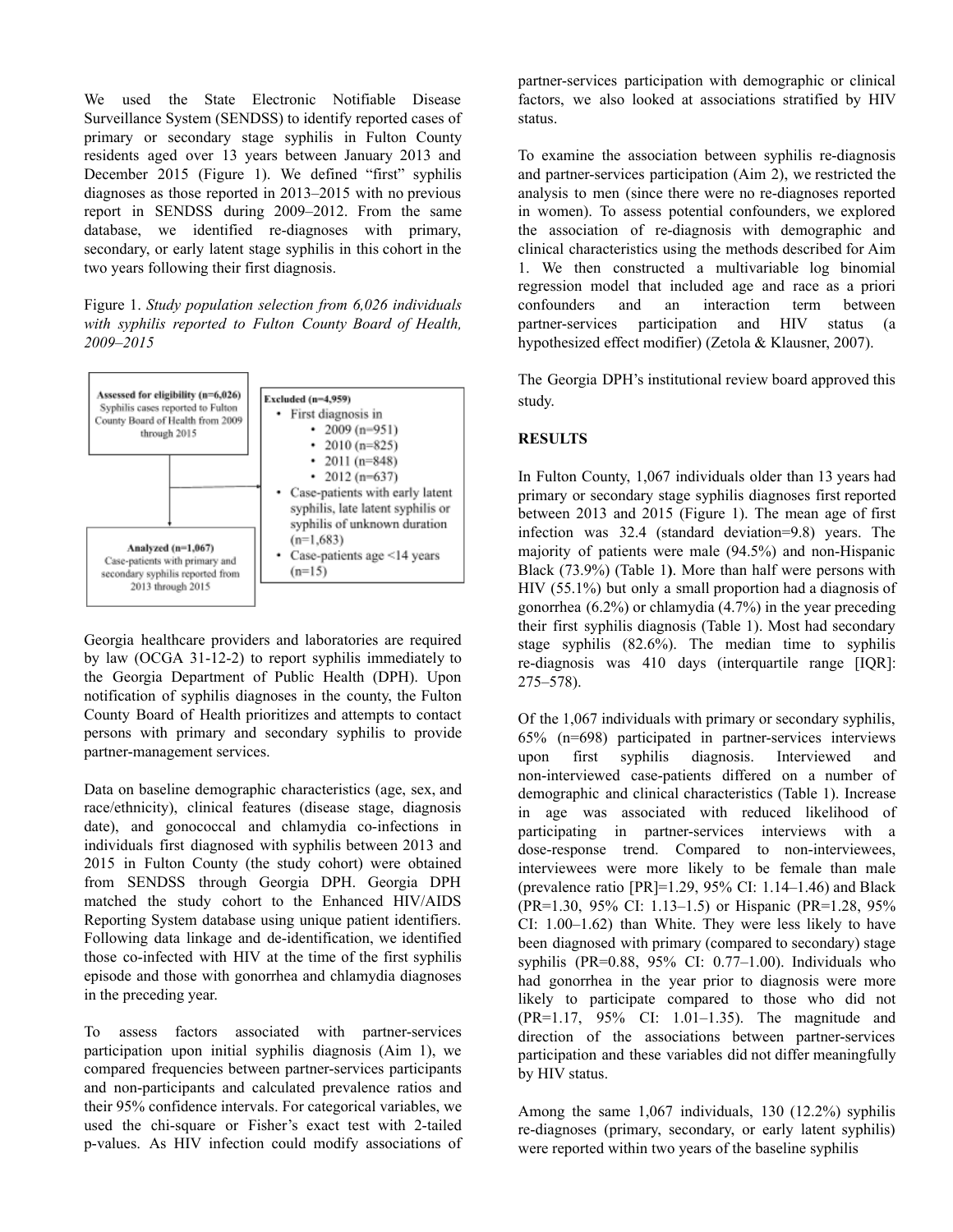| Characteristic                    | Overall          | Partner services          | Prevalence ratio    | Re-diagnosis            | Risk ratio          |
|-----------------------------------|------------------|---------------------------|---------------------|-------------------------|---------------------|
|                                   | $(n=1067)$ , No. | $(n=698)$ , n/N $(\%)$ ** | $(95\% \text{ CI})$ | $(n=130), n/N$ $(\%)**$ | $(95\% \text{ CI})$ |
| Age (years)                       |                  |                           |                     |                         |                     |
| $14-24$ (Ref)                     | 242              | 184/242(76.0)             |                     | 15/242(6.2)             |                     |
| $25 - 29$                         | 261              | 183/261(70.1)             | 0.92(0.83, 1.03)    | 38/261(14.6)            | 2.35(1.33, 4.16)    |
| $30 - 39$                         | 311              | 185/311(59.5)             | 0.78(0.70, 0.88)    | 48/311 (15.4)           | 2.49(1.43, 4.34)    |
| $40+$                             | 253              | 146/253(57.7)             | 0.76(0.67, 0.86)    | 29/253(11.5)            | 1.85(1.02, 3.36)    |
| <b>Sex</b>                        |                  |                           |                     |                         |                     |
| Male                              | 1008             | 649/1008 (64.4)           |                     | 130/1008 (12.9)         |                     |
| Female                            | 59               | 49/59(83.1)               | 1.29(1.14, 1.46)    | 0/59(0.0)               | $\theta$            |
| Race/ethnicity                    |                  |                           |                     |                         |                     |
| Non-Hispanic White (ref)          | 187              | 100/187(53.5)             |                     | 24/187(12.8)            |                     |
| Non-Hispanic Black                | 788              | 549/788 (69.7)            | $1.30$ (1.13, 1.5)  | 97/788 (12.3)           | 0.96(0.63, 1.46)    |
| Hispanic                          | 44               | 30/44(68.2)               | 1.28(1.00, 1.62)    | 6/44(13.6)              | 1.06(0.46, 2.44)    |
| Other/unknown                     | 48               | 19/48(39.6)               | 0.74(0.51, 1.08)    | 3/48(6.3)               | 0.49(0.15, 1.55)    |
| Gonorrhoea*                       |                  |                           |                     |                         |                     |
| N <sub>o</sub>                    | 1001             | 648/1001 (64.7)           |                     | 125/1001(12.5)          |                     |
| Yes                               | 66               | $50/66$ (75.8)            | 1.17(1.01, 1.35)    | 5/66(7.6)               | 0.61(0.26, 1.43)    |
| Chlamydia*                        |                  |                           |                     |                         |                     |
| N <sub>0</sub>                    | 1017             | 671/1017(66.0)            |                     | 127/1017(12.5)          |                     |
| Yes                               | 50               | 27/50(54.0)               | 0.82(0.63, 1.06)    | 3/50(6.0)               | 0.48(0.16, 1.46)    |
| <b>HIV</b> status                 |                  |                           |                     |                         |                     |
| Negative                          | 479              | 314/479(65.6)             |                     | 30/479(6.3)             |                     |
| Positive                          | 588              | 384/588 (65.3)            | 1(0.91, 1.09)       | 100/588(17.0)           | 2.72(1.84, 4.01)    |
| Syphilis stage at first diagnosis |                  |                           |                     |                         |                     |
| Secondary (ref)                   | 881              | 589/881 (66.9)            |                     | 114/881 (12.9)          |                     |
| Primary                           | 186              | 109/186(58.6)             | 0.88(0.77, 1.00)    | 16/186(8.6)             | 0.66(0.40, 1.09)    |

Table 1. Demographic and clinical characteristics of individuals with primary and secondary syphilis in Fulton County by partner services *interview completion status and re-diagnosis, 2013–2015*

Abbreviations: CI=confidence interval. N.B. values in bold are statistically significant at the 0.05 significance level, prevalence (risk) ratios are calculated as the proportion of partner services (re-diagnosis) in the index category of each characteristic relative to the respective reference category. \*In year prior to syphilis diagnosis. \*\*n is the number of partner-services participants or re-diagnoses. N is the total number of observations for the row variable. repeat diagnosis with primary, secondary, and early syphilis only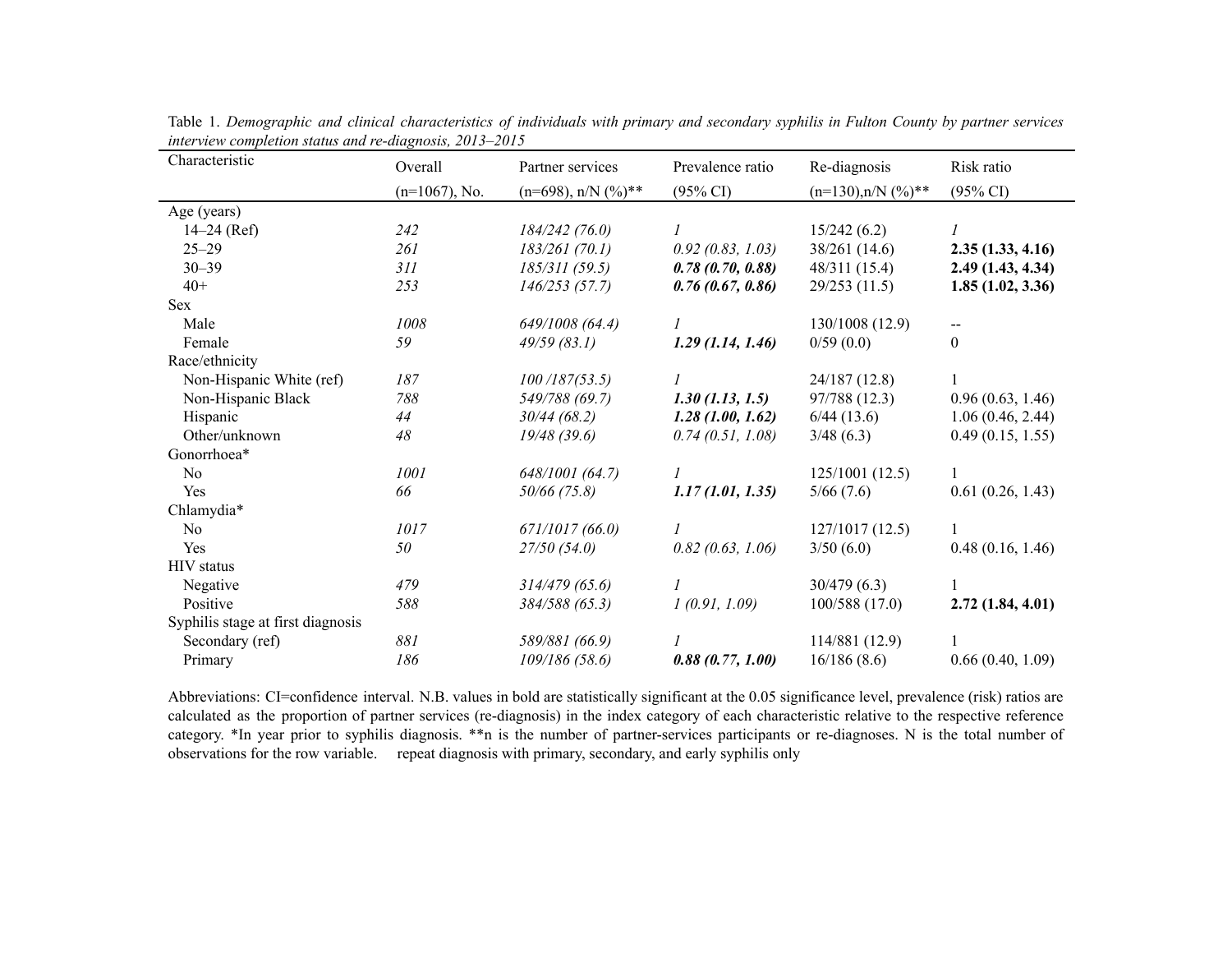diagnosis; all were men. Compared to those under 25 years old, older age was associated with increased risk of re-diagnosis (Table 1). Prevalent HIV infection at first syphilis diagnosis was positively associated with re-diagnosis; persons with HIV comprised 76.9% of individuals with re-diagnoses compared to 52.1% of individuals without re-diagnoses  $(p<0.01)$ . The racial distributions of those with and without re-diagnoses were similar and not statistically different.

Among men with HIV at first syphilis diagnosis, the two-year risk of syphilis re-diagnosis was 20% lower (adjusted risk ratio [aRR]=0.80, 95% CI: 0.55–1.14) in partner-services participants compared to non-participants, after controlling for age and race. Among men without HIV, participants in partner-services interviews had 19% higher (aRR=1.19, 95% CI: 0.57–2.49) risk of re-diagnosis compared to non-participants, controlling for the same factors.

## **DISCUSSION**

In Fulton County, partner-services participants differed notably from non-participants. We found differences according to sex, age, race, gonorrhea infection, and syphilis stage at first diagnosis. While men comprised the majority of case-patients—including all re-diagnoses—they were less likely to participate than women. Similarly, older case-patients, though more likely to have re-diagnoses, were less likely to participate in partner services. These findings suggest that partner services could better target high-risk groups. Moreover, public health practitioners should consider the potential selection bias that these differences may introduce to analyses of risk factors for syphilis infection that use behavioral information obtained through partner-services interviews.

A core aim of partner services is syphilis prevention and control. Although not statistically significant, our findings suggest that partner-services participation is associated with a lower risk of syphilis re-diagnosis in men with HIV but not in men without HIV. It is not clear whether this association is due to a causal effect of partner services on syphilis re-diagnosis or to unmeasured factors that influence a person's propensity to participate in partner services and their risk of re-diagnosis. Nevertheless, as HIV is a strong correlate of syphilis re-diagnosis, prioritizing persons with HIV for partner services could be an effective approach to reducing re-diagnoses. Other preventive measures should include increasing access to and availability of syphilis screening. In the near future, doxycycline prophylaxis may also become a preventive strategy (Ghanem, Ram, & Rice, 2020).

Our study has several limitations. Firstly, some individuals with previous syphilis diagnoses may have been misclassified as first cases. For example, people with previous syphilis episodes in other states may have been

erroneously classified as having an initial diagnosis in Fulton County. Similarly, our estimate of the proportion of syphilis re-diagnoses is likely to be an underestimate because we could not identify re-diagnoses in patients who may have left Georgia and been reported in other jurisdictions. However, our finding that 12.2% of individuals with primary and secondary syphilis had a repeat diagnosis of primary, secondary or early stage syphilis within two years of a presumed first diagnosis is consistent with those of other studies in high incidence areas (Cohen et al., 2012; Katz et al., 2011). Secondly, we had insufficient power to provide statistical evidence of interaction by HIV status. However, the magnitude and direction of our stratified results suggest that the association between partner-services participation and syphilis re-diagnosis differs according to HIV status. Thirdly, we did not have data on use of anti-retroviral treatment or pre-exposure prophylaxis, which has been associated with increased risk of STIs (Serpa, Huynh, Nickell, & Miao, 2019; Traeger et al., 2019).

## **IMPLICATIONS FOR PUBLIC HEALTH**

In Fulton County, Georgia, syphilis case-patients who participated in partner services differed from non-participants, potentially limiting the usefulness of partner services for syphilis control, as high-risk groups, such as men, were less likely to participate. Differences in participants and non-participants in partner services could introduce selection bias into our understanding of the risk factors for syphilis because partner-services interviews are the mechanism through which health departments collect information on behavioral risk factors for syphilis. These findings may also have implications beyond syphilis, as there may be selective participation in partner services for other STIs. Moreover, COVID-19 case investigation and contact tracing efforts build on the contact-tracing platform developed for STIs, and they too may suffer from selective participation. We encourage other health departments to conduct similar assessments of partner services to improve participation by high-risk patients and to evaluate whether such services are related to re-diagnosis.

### **Acknowledgements**

We thank Pascale Wortley at the Georgia Department of Public Health for reviewing an early version of the manuscript. We would also like to thank the surveillance staff at the Georgia Department of Public Health for providing data for this study, as well as the Disease Investigation Specialists and surveillance staff at the Fulton County Board of Health for sharing their experience and perspectives and for their ongoing contribution to syphilis prevention and control.

### **References**

Brewer, T. H., Peterman, T. A., Newman, D. R., & Schmitt, K. (2011). Reinfections during the Florida syphilis